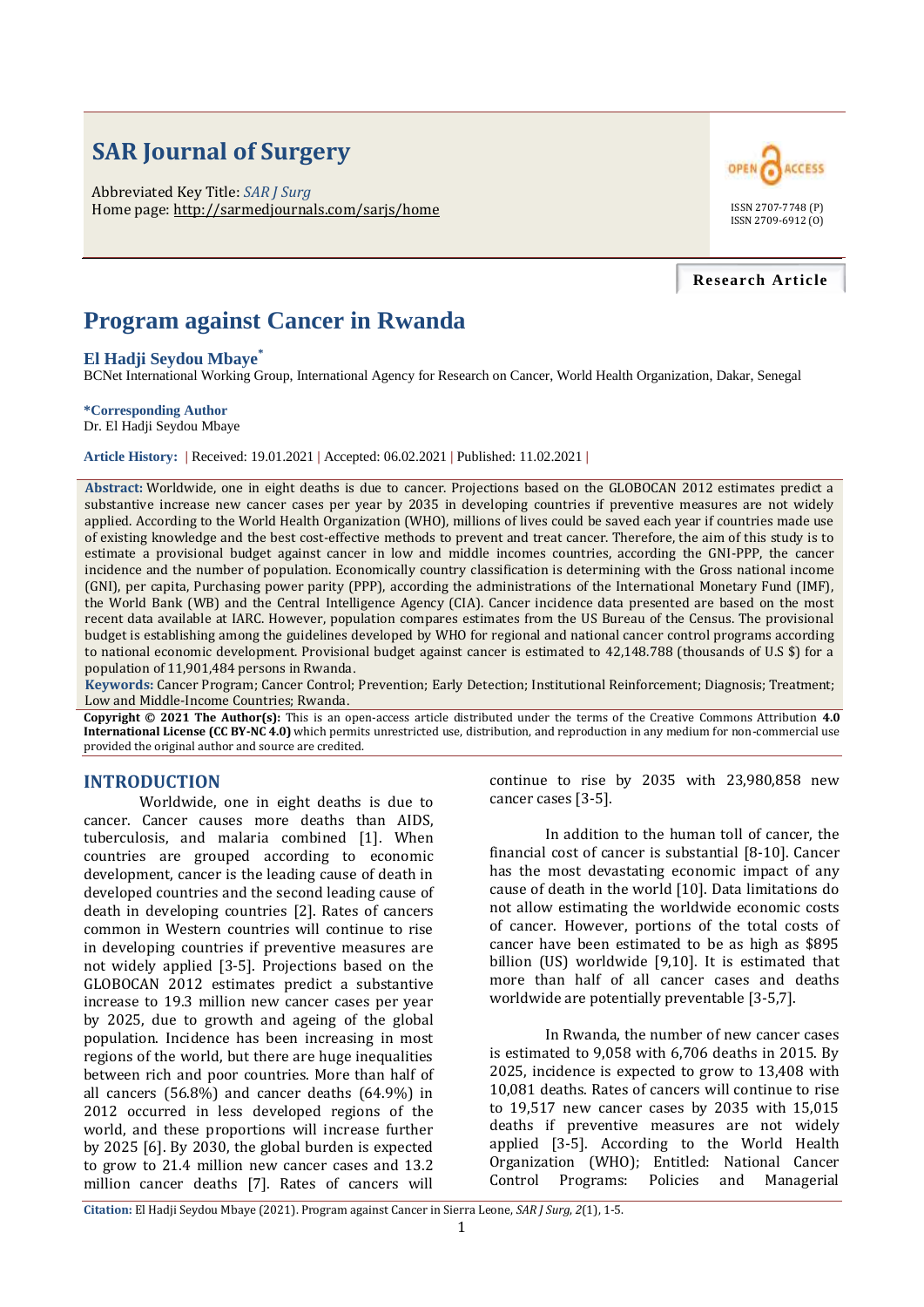Guidelines, millions of lives could be saved each year if countries made use of existing knowledge and the best cost-effective methods to prevent and treat cancer [11].

"An urgent need in cancer control today is to develop effective and affordable approaches to the early detection, diagnosis, and treatment of breast cancer among women living in less developed countries," explains Dr Christopher Wild, Director of IARC. "It is critical to bring morbidity and mortality in line with progress made in recent years in more developed parts of the world." [6].

With the data highlighting a large variability of GNI/capita even within similar income levels in the various world regions, it is expected that additional investment in resources and costs may be more dependent on income level of the country than on the GNI group or the geographic region of the world [12]. Therefore, the aim of this study is to estimate a provisional budget against cancer in Rwanda, according the GNI-PPP, the cancer incidence and the number of population.

## **METHODS**

### **Economically Country Classification**

The economics states are established among the means of GNI-PPP according the administrations of the International Monetary Fund (IMF); the World Bank (WB) and the Central Intelligence Agency (CIA) [13-15]. The difference concerning the same country can be considerable among the data origin. These variations are explaining by:

- GNI-PPP is estimated
- Anterior projection of an economic crisis changes GNI-PPP data
- The estimation of the population included in the local population
- The choice elements for GNI-PPP evaluation have some subjective part.

These data must be taken with precaution

Economically Country is divided according to the gross national income (GNI) per capita 2016, Atlas method and PPP [15].

- Estimated to be low income (\$1,005 or less)
- Estimated to be lower middle income (\$1,006 to \$3,995)
- Estimated to be upper middle income (\$3,956 to \$12,235)
- Estimated to be high income (\$12,236 or more).

## **Gross National Income (GNI), Per Capita, Purchasing Power Parity** (PPP)

Gross national product is gross domestic product (GDP) plus net income (employee compensation and investment income) from abroad. GNI, per capita is GNI divided by mid-year population.

PPP is purchasing power parity; an international dollar has the same purchasing power over GNI as a U.S. dollar has in the United States. PPP exchange rates are used to account for the local prices of goods and services not traded internationally. However, PPP is used to compare across national accounts, not for making international poverty comparisons [15].

## **Cancer Incidence**

Incidence is the number of new cases that occurs during a given period of time in a specified population. It can be expressed as an absolute number of cases per year or as a rate per 100,000 persons per year. The rate provides an approximation of the average risk of developing a cancer. Cancer incidence data presented are based on the most recent data available at IARC. GLOBOCAN 2012 provides a global profile of cancer that has been developed using a number of methods that are dependent on the availability and the accuracy of the data. National sources are used where possible, with local data and statistical modeling used in their absence [3-5].

## **Population**

Standard population  $(POP_{st})$  is determining to Senegal population (Western Africa) with 14,668,522 persons. Rwanda population is estimated to 11,901,484 persons. Population estimates for this country explicitly take into account the effects of excess mortality due to AIDS; this can result in lower life expectancy, higher infant mortality, higher death rates, lower population growth rates, and changes in the distribution of population by age and sex than would otherwise be expected. Population compares estimates from the US Bureau of the Census [16] based on statistics from population censuses, vital statistics registration systems, or sample surveys pertaining to the recent past and on assumptions about future trends: https://www.cia.gov/library/publications/theworld-factbook/geos/rw.html

## **Provisional Budget (thousands of U.S \$)**

The World Health Organization (WHO) emphasizes that, when developing national strategies for controlling cancer, countries should consider the following four broad approaches based on their economic development: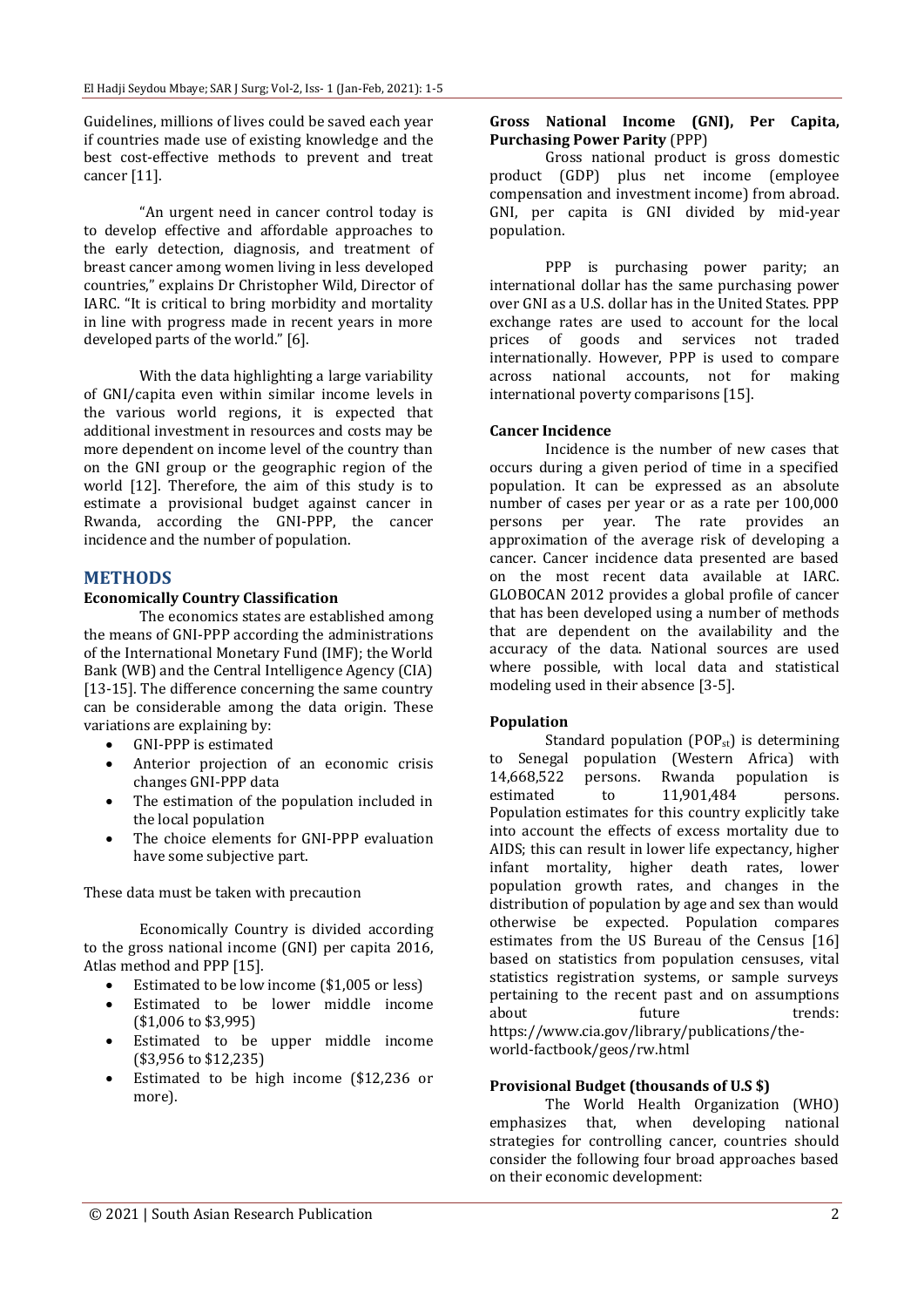- The primary prevention
- The early detection and secondary prevention
- The diagnosis and treatment
- The palliative care.

The provisional budget is establishing among the guidelines developed by WHO for regional and national cancer control programs according to national economic development [11]. However, an International Atomic Energy Agency [17] report suggested that in developing countries at least 60% of cancer patients require radiation treatment.

Radiotherapy is one of the main components of modern cancer treatment and requires substantial capital investment, trained professionals in several disciplines, high precision equipment and a particular external and internal organizational structure. In High Incomes Countries, the healthcare costs can be as much as 8.4% (UK in 2007) to 18% (USA in 2009) of a country's gross domestic product [18]. Cancer consumes about 5- 10% of the global healthcare budget, of which radiotherapy only consumes about 5% [18,19]; thus, more than 50% of cancer patients requiring radiotherapy in low and middle-income countries lack access to treatment. A benchmark of between 400 and 500 patients per treatment unit per year has been used to calculate machine throughput in several reports [17,20-21]. The benchmark of 450 patients per machine, which corresponds to about 8 operating hours per day, seems adequate for High Incomes Countries. For scenarios where radiotherapy demand is not satisfied, a treatment day of 10 h optimizes the utilization of equipment and decreases the number of machines needed. But, the range of needs currently covered varies from 0% and 3-4% in Low Incomes Countries in Latin

America and Africa up to 59-79% in Up-Middle Incomes Countries in Europe-Central and Asia [22].

However, in this study, in order to found the best cost-effective methods to prevent and treat cancer, the number of machines needs is establishing among 3 millions of peoples and not by the number of cancer cases, according to the weakness of the countries incomes.

#### **Standard budget for 5 years (S0)**

Standard budget for  $5$  years  $(S_0)$  is estimated using a population of 1,000,000 persons in Senegal (POP<sub>st</sub>). Senegal has  $8361$  new cancer cases (CI<sub>st</sub>) in 2015 [3-5] with a means GNI-PPP<sub>st</sub> of US\$ 2,551 referred to the year 2016 (low middle income country), according the administrations of the International Monetary Fund (IMF); the World Bank (WB) and the Central Intelligence Agency (CIA)[13-15]. Estimation budget is taken into account the weakness of the countries incomes.

#### **Standardized rapport (R0)**

Standardized rapport  $(R_0)$ , among the GNI-PPP, CI and the number of the population, is calculated. Standardization simplifies comparisons of GNI-PPP and cancer incidence rates among populations.

 **GNI-PPP**X**CI/POP**

### **GNI-PPPst**X**CIst /POPst**

#### Note:

**R0**<sup>=</sup>

 $*$  For Radiotherapy equipment,  $R_0 = GNI-PPPX POP /$ GNI-PPPst X 3 million peoples;

Senegal has installed two new radiotherapy machines in 2017. Radiotherapy equipment is estimated to US\$ 2,500,000.

\*\* For Prevention and screening infrastructure,  $R_0$ <sup>=</sup>GNI-PPPX POP / GNI-PPPst X 3 million peoples.

| <b>Ro</b> = Standardized rapport among the GNI-PPP, CI and the number of the population     |
|---------------------------------------------------------------------------------------------|
| $GNI-PPP_{st}$ Standard Gross National Income Per capita Purchasing Power Parity in Senegal |
| <b>GNI-PPP</b> = Gross National Income Per capita Purchasing Power Parity of interest       |
| $CIst$ = Standard Cancer Incidence in Senegal                                               |
| <b>CI</b> = Cancer Incidence of interest                                                    |
| <b>POP</b> <sub>st</sub> = Standard Population in Senegal                                   |
| <b>POP</b> = Population of interest                                                         |

### **RESULTS**

#### **Table-1: GNI-PPP, Cancer incidence (CI) and the number of the Population**

|         |            |       |      | <b>GNI per capita Purchasing power parity (PPP)</b> |                   | <b>Cancer incidence</b> |
|---------|------------|-------|------|-----------------------------------------------------|-------------------|-------------------------|
| Country | Ref.       | US\$  | Year | Means of GNI-PPP (US\$)                             | <b>Population</b> | rcn                     |
|         | <b>IMF</b> | 1.891 | 2016 |                                                     |                   |                         |
| Rwanda  | WB         | 1.870 | 2016 | 1.920                                               | 11.901.484        | 9.058                   |
|         | CIA        | 2.000 | 2016 |                                                     |                   |                         |

**IMF**= International Monetary Fund; **WB**= World Bank; **CIA**= Central Intelligence Agency; **GNI**= Gross National Income; **PPP**= Purchasing Power Parity; **Ref.**= Reference.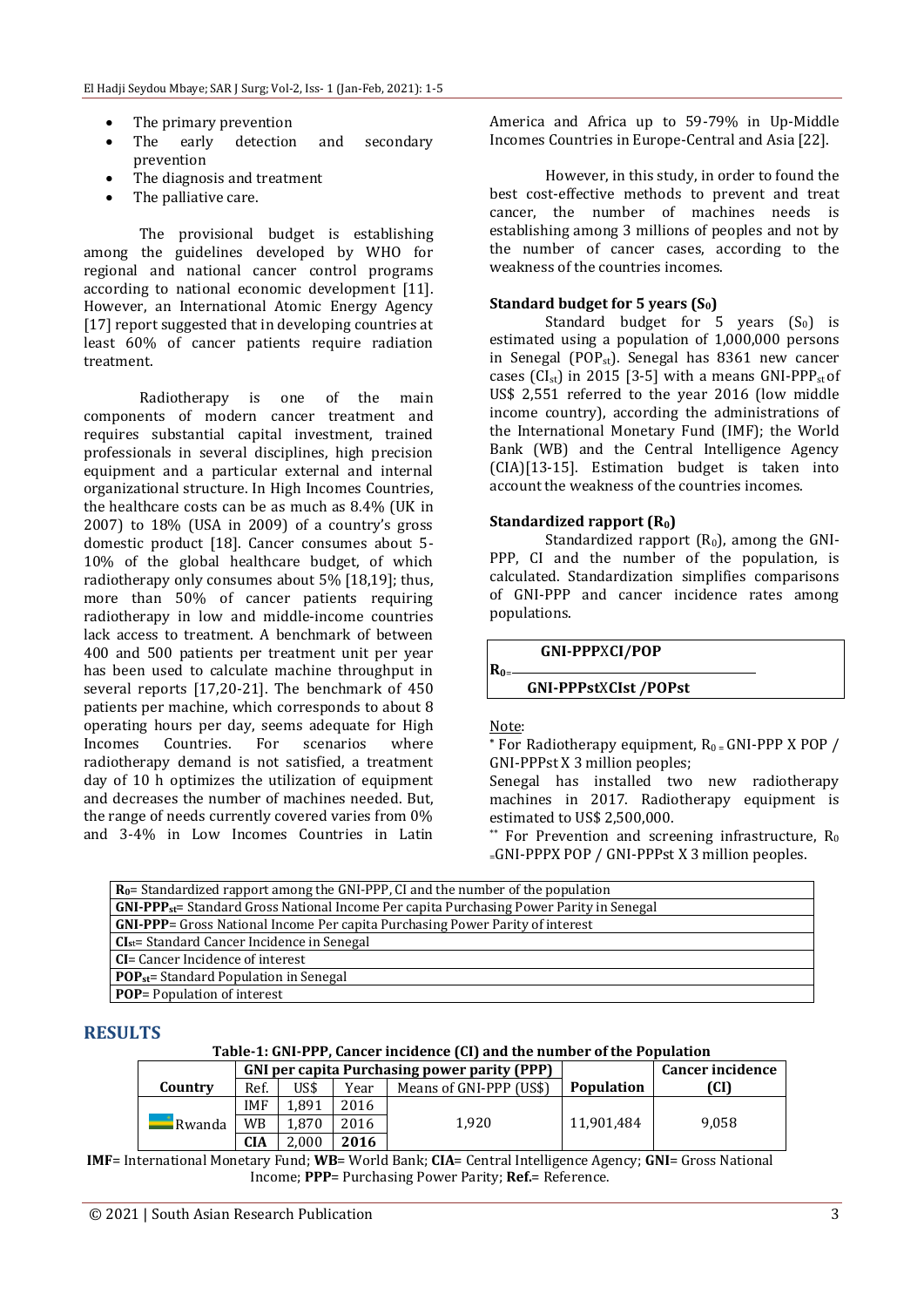| Table-2: Estimated Budget (thousands of U.S \$).                                                                |                                      |         |         |                      |            |  |  |  |  |  |
|-----------------------------------------------------------------------------------------------------------------|--------------------------------------|---------|---------|----------------------|------------|--|--|--|--|--|
| <b>Cancer Control</b>                                                                                           |                                      | Stand.  | Stand.  | <b>Account</b>       | General    |  |  |  |  |  |
|                                                                                                                 | <b>Management</b>                    | budget  | rapport | per(R <sub>0</sub> ) | POP.       |  |  |  |  |  |
|                                                                                                                 |                                      | $(S_0)$ | $(R_0)$ |                      | budget     |  |  |  |  |  |
| Cancer primary<br>prevention                                                                                    | Development of an information system | 50      | 1.00497 | 50.248               | 598.031    |  |  |  |  |  |
|                                                                                                                 | <b>Against Tobacco</b>               | 250     | 1.00497 | 251.242              | 2,990.157  |  |  |  |  |  |
|                                                                                                                 | <b>Against Infections</b>            | 500     | 1.00497 | 502.485              | 5,980.315  |  |  |  |  |  |
|                                                                                                                 | Against carcinogenic substances      | 125     | 1.00497 | 125.621              | 1,495.078  |  |  |  |  |  |
|                                                                                                                 | Against environmental risks          | 125     | 1.00497 | 125.621              | 1,495.078  |  |  |  |  |  |
|                                                                                                                 | Diet or nutrition promotion          | 250     | 1.00497 | 251.242              | 2,990.157  |  |  |  |  |  |
|                                                                                                                 | Sport promotion                      | 200     | 1.00497 | 200.994              | 2,392.126  |  |  |  |  |  |
|                                                                                                                 | Cancer risk factors survey           | 50      | 1.00497 | 50.248               | 598.031    |  |  |  |  |  |
| Cancer early<br>detection and<br>secondary<br>prevention.                                                       | Breast cancer screening              | 150     | 1.00497 | 150.745              | 1,794.094  |  |  |  |  |  |
|                                                                                                                 | Cervical cancer screening            | 125     | 1.00497 | 125.621              | 1,495.078  |  |  |  |  |  |
|                                                                                                                 | Prostate cancer screening            | 50      | 1.00497 | 50.248               | 598.031    |  |  |  |  |  |
|                                                                                                                 | Colorectal cancer screening          | 50      | 1.00497 | 50.248               | 598.031    |  |  |  |  |  |
|                                                                                                                 | Others cancers screening             | 50      | 1.00497 | 50.248               | 598.031    |  |  |  |  |  |
|                                                                                                                 | Rise of cancer professional          | 125     | 1.00497 | 125.621              | 1,495.078  |  |  |  |  |  |
| Cancer                                                                                                          | Development of cancer research       | 175     | 1.00497 | 175.869              | 2,093.110  |  |  |  |  |  |
| institutional                                                                                                   | Development of cancer prevention     | 100     | 1.00497 |                      |            |  |  |  |  |  |
| reinforcement                                                                                                   | courses                              |         |         | 100.497              | 1,196.063  |  |  |  |  |  |
| Cancer diagnosis<br>and treatment                                                                               | Assistance for Palliative Care       | 150     | 1.00497 | 150.745              | 1,794.094  |  |  |  |  |  |
|                                                                                                                 | Chemotherapy equipment               | 100     | 1.00497 | 100.497              | 1,196.063  |  |  |  |  |  |
|                                                                                                                 | Surgical equipment                   | 175     | 1.00497 | 175.869              | 2,093.110  |  |  |  |  |  |
|                                                                                                                 | Radiotherapy equipment*              | 2,500   | 2.98587 | 7,464.675            | 7,464.675  |  |  |  |  |  |
|                                                                                                                 | Prevention and screening             | 400     | 2.98587 |                      |            |  |  |  |  |  |
|                                                                                                                 | infrastructure <sup>**</sup>         |         |         | 1,194.348            | 1,194.348  |  |  |  |  |  |
| <b>Total</b>                                                                                                    |                                      | 5,700   |         |                      | 42,148.788 |  |  |  |  |  |
| Based on: World Health Organization. The National Cancer Control Programmes: policies and managerial            |                                      |         |         |                      |            |  |  |  |  |  |
| guidelines. 2nd ed. Geneva, 2002.                                                                               |                                      |         |         |                      |            |  |  |  |  |  |
| $S_{0}$ Standard budget for 5 years for a population of 1,000,000 persons: $R_0$ Standardized rapport among the |                                      |         |         |                      |            |  |  |  |  |  |

**S** ard budget for 5 years for a population of 1,000,000 persons;  $\mathbf{R}_{0}$ = Standardized ra GNI-PPP, CI and the number of the population; **\*** Radiotherapy equipment among only **GNI-PPP/GNI-PPPst** for each 3 million peoples; \*\* Prevention and screening infrastructure among only **GNI-PPP/GNI-PPPst**, for each 3 million peoples.

## **CONCLUSION**

Cancer has the most devastating economic impact of any cause of death in the world. Incidence has been increasing in most regions of the world, but there are huge inequalities between rich and poor countries. Projections based on the GLOBOCAN 2012 estimates predict a substantive increase to millions new cancer cases per year by 2030.

Rates of cancers will continue to rise by 2035 in Rwanda, if preventive measures are not widely applied. An urgent need in cancer control today is to develop effective and affordable approaches. It is expected that additional investment in resources and costs may be more dependent on income level of the country than on the GNI group or the geographic region of the world. However, in order to found the best cost-effective methods to prevent and treat cancer, provisional budget against cancer is estimated to 42,148.788 (thousands of U.S \$) for a population of 11,901,484 persons in Rwanda, according the GNI-PPP, the cancer incidence and the number of population.

It is very important for all organizations to be aware of the complexity of cancer control. A flexible approach is needed. This account must be added to the actual supply efforts of cancer prevention and treatment. However, effective measures to reduce cancer morbidity and mortality require the active participation of cancer survivors and their local communities; the mobilization and appropriate allocation of resources; the formulation of evidence-based policies and proven interventions; and the commitment of organizations and institutions in the nonprofit, for-profit, and governmental sectors. Ultimately, cancer control goes hand in hand with efforts to promote human and economic development and to improve standards of health, education, and medical care throughout the world.

## **REFERENCES**

1. World Health Organization. (2007). Ten statistical highlights in global public health. World Health Statistics, Geneva.